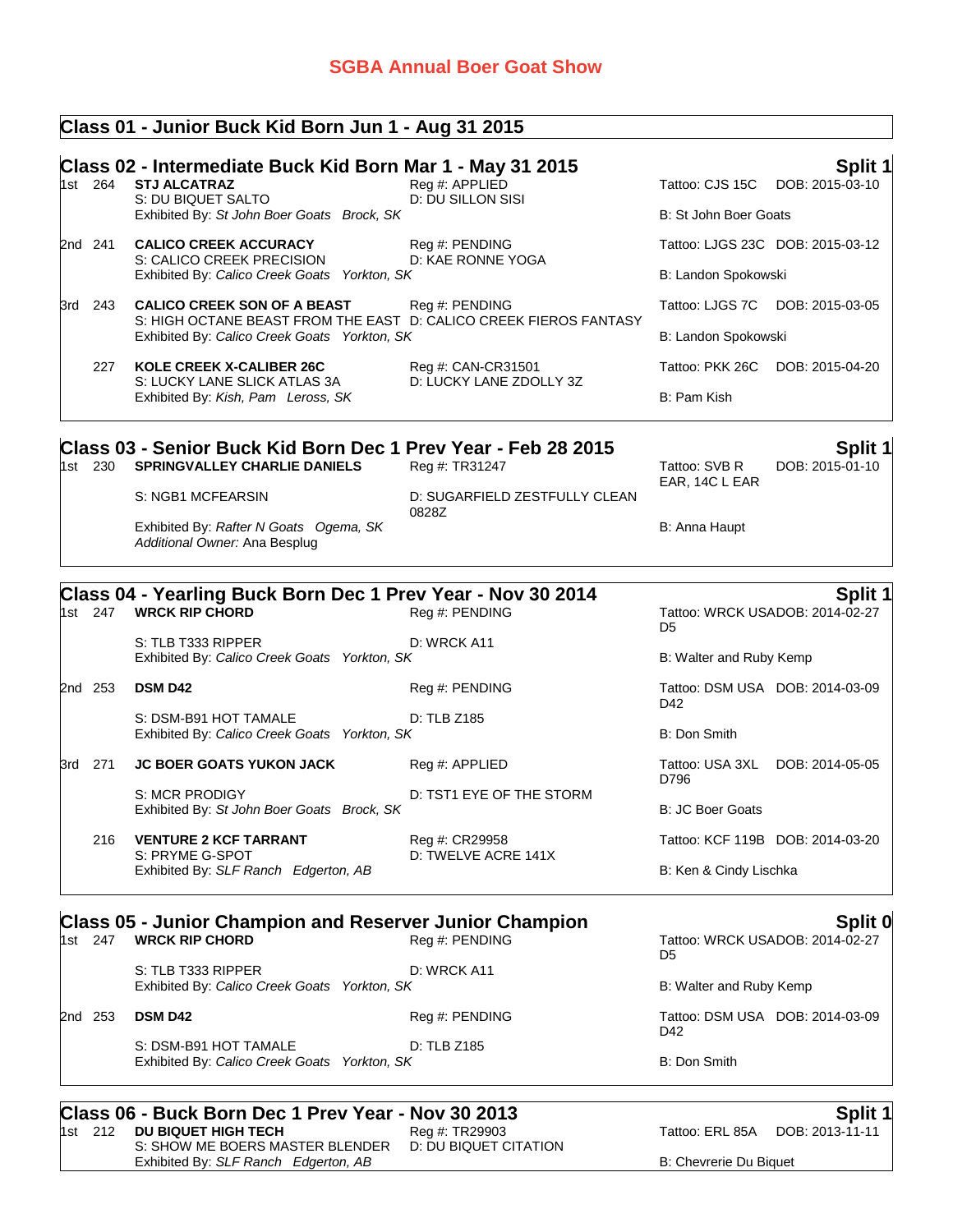#### **Class 07 - Buck Born Dec 1 Prev Year - Nov 30 2012**

#### **Class 08 - Buck Born Before Dec 1 2011**

## **Class 09 - Senior Champion and Reserve Senior Champion**<br>1st 212 DU BIQUET HIGH TECH **Reg#: TR29903 Reg #: TR29903** Tattoo: ERL 85A DOB: 2013-11-11

**Class 10 - Grand Champion and Reserve Grand Champion** 

S: SHOW ME BOERS MASTER BLENDER Exhibited By: *SLF Ranch Edgerton, AB* B: Chevrerie Du Biquet

**Purebred Buck**<br>1st 212 DU BIQUET HIGH TECH

1st 2013 **Property Concept 21 Tattoo: ERL 85A** DOB: 2013-11-11<br>
D: DU BIQUET CITATION

### **Split 0**

1st 212 **Propert 212 Tattoo: ERL 85A** DOB: 2013-11-11<br>
D: DU BIQUET CITATION

Exhibited By: *SLF Ranch Edgerton, AB* B: Chevrerie Du Biquet

D<sub>5</sub> Tattoo: WRCK USADOB: 2014-02-27

S: TLB T333 RIPPER D: WRCK A11 Exhibited By: *Calico Creek Goats Yorkton, SK* B: Walter and Ruby Kemp

2nd 247 **WRCK RIP CHORD** Reg #: PENDING

S: SHOW ME BOERS MASTER BLENDER

#### **Class 11 - Junior Doe Kid Born Jun 1- Aug 31 2015**

|     |                                                                             | Class 12 - Intermediate Doe Kid Born Mar 1- May 31 2015                            |                                                 |                                   | Split 1         |
|-----|-----------------------------------------------------------------------------|------------------------------------------------------------------------------------|-------------------------------------------------|-----------------------------------|-----------------|
|     | 1st 267                                                                     | <b>STJ CAIRO</b><br>S: DU BIQUET SALTO                                             | Reg #: APPLIED<br>D: VENTURE KCF 6              | Tattoo: CJS 43C DOB: 2015-03-11   |                 |
|     |                                                                             | Exhibited By: St John Boer Goats Brock, SK                                         |                                                 | B: St John Boer Goats             |                 |
|     | 2nd 250                                                                     | <b>CALICO CREEK CHILI HEAT</b><br>S: MAUL RED HOT PEPPER                           | Reg #: PENDING<br>D: KAE RONNE WALIDAH          | Tattoo: LJGS 3C DOB: 2015-03-03   |                 |
|     |                                                                             | Exhibited By: Calico Creek Goats Yorkton, SK                                       |                                                 | B: Landon Spokowski               |                 |
|     | 3rd 215                                                                     | VENTURE 2 SLF SUGAR INFUSION 16 - 1C Reg #: APPLIED FOR<br>S: EGGS INFUSION C572   | D: SUGARFIELD TALIA                             | Tattoo: SLF 16 1C DOB: 2015-04-04 |                 |
|     |                                                                             | Exhibited By: SLF Ranch Edgerton, AB                                               |                                                 | B: Ken & Cindy Lischka            |                 |
|     | 4th 211                                                                     | VENTURE 2 SLF TEQUILA MOCKINGBIRD Reg #: APPLIED FOR<br>49C                        |                                                 | Tattoo: SLF 49 C DOB: 2015-03-11  |                 |
|     |                                                                             | S: EGGS C664<br>Exhibited By: SLF Ranch Edgerton, AB                               | D: VENTURE 2 KCF TIRZA                          | B: Ken & Cindy Lischka            |                 |
|     | 5th 239                                                                     | <b>CALICO CREEK TUSCAN HEAT</b>                                                    | Reg #: PENDING<br>D: CALICO CREEK TUSCANY       | Tattoo: LJGS 74C DOB: 2015-03-18  |                 |
|     | S: CALICO CREEK HOT LIPS JR<br>Exhibited By: Calico Creek Goats Yorkton, SK |                                                                                    |                                                 | B: Landon Spokowski               |                 |
|     | 6th 233                                                                     | <b>VENTURE 2 KRK CHEYENNE 300C</b><br>S: PRYME G SPOT                              | Reg #: APPLIED<br><b>D: DU BIQUET GITANE II</b> | Tattoo: KRK 300C DOB: 2015-04-01  |                 |
|     |                                                                             | Exhibited By: O'Donnell, Kerry Calder, SK                                          |                                                 | B: Ken & Cindy Lishka             |                 |
|     | 7th 270                                                                     | <b>STJ CADIZ</b><br>S: DU BIQUET SALTO                                             | Reg #: APPLIED<br>D: VENTURE KCF 6              | Tattoo: CJS 42C DOB: 2015-03-11   |                 |
|     |                                                                             | Exhibited By: St John Boer Goats Brock, SK                                         |                                                 | B: St John Boer Goats             |                 |
|     | 8th 269                                                                     | <b>STJ CHERRY</b><br>S: KNR SHARAZZ                                                | Reg #: APPLIED<br>D: MEDICINE CREEK YAHOO       | Tattoo: CJS 72C                   | DOB: 2015-03-15 |
|     |                                                                             | Exhibited By: St John Boer Goats Brock, SK                                         |                                                 | B: St                             |                 |
| 9th | 263                                                                         | <b>STJ CHOLULA</b><br>S: KNR SHARAZZ                                               | Reg #: APPLIED<br>D: BALMAUR TAMMY              | Tattoo: CJS 45C                   | DOB: 2015-03-11 |
|     |                                                                             | Exhibited By: St John Boer Goats Brock, SK                                         |                                                 | B: St John Boer Goats             |                 |
|     | 10th 255                                                                    | <b>CALICO CREEK NIGHTFALL</b><br>S: HIGH OCTANE BEAST FROM THE EAST D: MOSAIC DUSK | Reg #: PENDING                                  | Tattoo: LJGS 8C DOB: 2015-03-05   |                 |
|     |                                                                             | Exhibited By: Calico Creek Goats Yorkton, SK                                       |                                                 | B: Landon Spokowski               |                 |
|     |                                                                             |                                                                                    |                                                 |                                   |                 |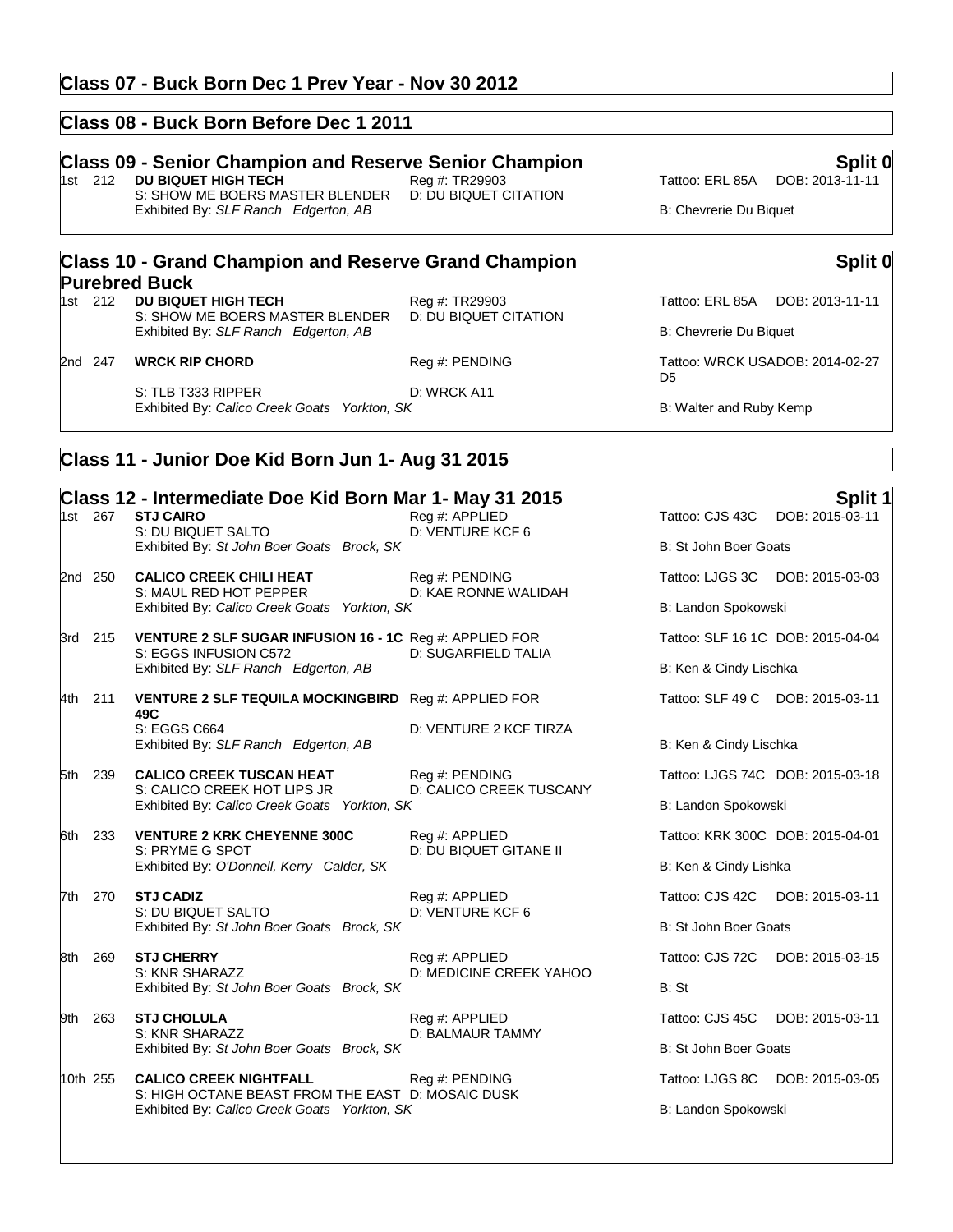| 225 |         | <b>KOLE CREEK CRASH MY PARTY 27C</b><br>S: LUCKY LANE SLICK ATLAS 3A                                 | Reg #: CAN-CR31645<br>D: LUCKY LANE ZDOLLY 3Z | Tattoo: PKK 27C<br>DOB: 2015-04-20                 |
|-----|---------|------------------------------------------------------------------------------------------------------|-----------------------------------------------|----------------------------------------------------|
|     |         | Exhibited By: Kish, Pam Leross, SK                                                                   |                                               | B: Pam Kish                                        |
|     | 245     | <b>CALICO CREEK HOT ON YOUR HEELS</b><br>S: CALICO CREEK PRECISION                                   | Reg #: PENDING<br>D: CALICO CREEK HOT TO TROT | Tattoo: LJGS 25C DOB: 2015-03-13                   |
|     |         | Exhibited By: Calico Creek Goats Yorkton, SK                                                         |                                               | B: Landon Spokowski                                |
|     |         | Class 13 - Senior Doe Kid Born Dec 1 Prev Year - Feb 28 2015                                         |                                               | Split 1                                            |
|     |         | 1st 221 SLF COLLECT DA MONEY 170-1C<br>S: EGGS NOT SO LITTLE C545                                    | Reg #: TR31354<br>D: BALMAUR KALIDA           | Tattoo: SLF 170 1CDOB: 2015-02-19                  |
|     |         | Exhibited By: SLF Ranch Edgerton, AB                                                                 |                                               | B: Shay and Laurie Fries                           |
|     | 2nd 213 | <b>SLF COCONUT SWEET DAIRY AIR 36-1C</b><br>S: EGGS NOT SO LITTLE C545                               | Reg #: CR31352<br>D: VENTURE 2 KCF SIRENA     | Tattoo: SLF 36C<br>DOB: 2015-02-14                 |
|     |         | Exhibited By: SLF Ranch Edgerton, AB                                                                 |                                               | B: Shay and Laurie Fries                           |
|     | 217     | <b>SLF CASH N CREDIT 170-2C</b><br>Reg #: TR31355<br>S: EGGS NOT SO LITTLE C545<br>D: BALMAUR KALIDA |                                               | Tattoo: SLF 170 2CDOB: 2015-02-19                  |
|     |         | Exhibited By: SLF Ranch Edgerton, AB                                                                 |                                               | B: Shay and Laurie Fries                           |
|     |         | Class 14 - Yearling Doe Born Dec 1 Prev Year - Nov 30 2014 (not                                      |                                               | Split 1                                            |
|     |         | having kidded)                                                                                       |                                               |                                                    |
|     | 1st 210 | <b>VENTURE 2 KCF TZIGANE</b><br>S: PRYME G-SPOT                                                      | Reg #: TR31126<br>D: SOUTH COAST TIKVAH 50X   | Tattoo: KCF 124B DOB: 2014-03-21                   |
|     |         | Exhibited By: SLF Ranch Edgerton, AB                                                                 |                                               | B: Ken & Cindy Lischka                             |
|     | 2nd 228 | <b>STJ BOW</b>                                                                                       | Reg #: TR31109                                | Tattoo: CJS R<br>DOB: 2014-03-23<br>EAR, 14B L EAR |
|     |         | S: MARYBER GOLDROY<br>Exhibited By: Rafter N Goats Ogema, SK<br>Additional Owner: Ana Besplug        | <b>D: BALMAUR THELUGI</b>                     | B: Corbin & Jessie St. John                        |
|     | 3rd 220 | <b>VENTURE 2 KCF TERTIA</b>                                                                          | Reg #: TR29959<br><b>ARAS</b>                 | Tattoo: KCF 162B DOB: 2014-03-09                   |

S: DU SILLON TEMPETE D: DU SILLON TAMMY Exhibited By: *SLF Ranch Edgerton, AB* B: Ken & Cindy Lischka

4th 204 **VENTURE2 KCF TRINITY** Reg #: CR31050 Tattoo: KCF 147B DOB: 2014-01-23<br>S: PRYME G SPOT **DELLEY AT ACRES 36W** S: PRYME G SPOT Exhibited By: *Bundy Livestock Balcarres, SK* B: Ken & Cindy Lischka

## **Class 15 - Junior Champion and Reserve Junior Champion Purebred Doe**<br>1st 217 SLF CASH N CREDIT 170-2C

S: EGGS NOT SO LITTLE C545 D: BALMAUR KALIDA Exhibited By: *SLF Ranch Edgerton, AB* B: Shay and Laurie Fries

2nd 267 **STJ CAIRO** Reg #: APPLIED Tattoo: CJS 43C DOB: 2015-03-11 S: DU BIQUET SALTO D: VENTURE KCF 6 Exhibited By: *St John Boer Goats Brock, SK* B: St John Boer Goats B: St John Boer Goats

Reg #: TR31355 Tattoo: SLF 170 2CDOB: 2015-02-19

**Split 0**

#### **Class 16 - Yearling Doe Born Dec 1 Prev Year - Nov 30 2014 (having kidded)**

| year) |         | Class 17 - Doe Born Dec 1 Prev Year - Nov 30 2013 (kidded this |                                       |                        | Split 1                          |
|-------|---------|----------------------------------------------------------------|---------------------------------------|------------------------|----------------------------------|
|       | 1st 236 | <b>KAE RONNE ALLEGRA 304A</b><br>S: MAUL CRACKER JACK          | Reg #: CR20194<br>D: KG RAQUELLE 341R |                        | Tattoo: KRK 304A DOB: 2013-04-10 |
|       |         | Exhibited By: O'Donnell, Kerry Calder, SK                      |                                       | B: Kerry O'Donnell     |                                  |
|       | 2nd 218 | <b>VENTURE 2 KCF TITA</b><br>S: ACR ANTELOPE CREEK TEXAS USA   | Reg #: CR28643<br>D: TWELVE ACRE 141X | Tattoo: KCF 26A        | DOB: 2013-03-29                  |
|       |         | Exhibited By: SLF Ranch Edgerton, AB                           |                                       | B: Ken & Cindy Lischka |                                  |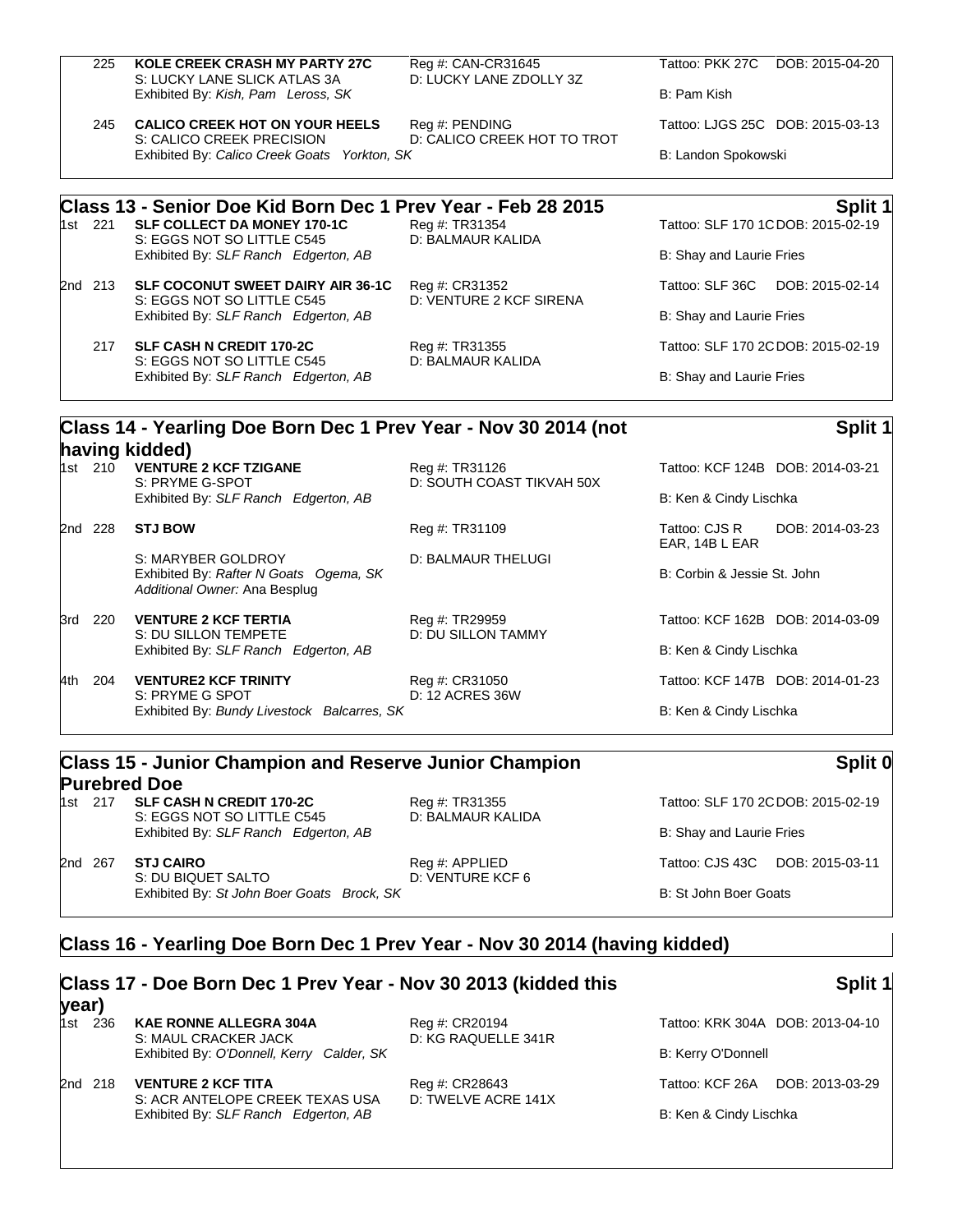|     | 3rd 219 | <b>VENTURE 2 KCF GIGET</b><br>S: MARYBER SKY CHIEF                      | Reg #: TR28674<br>D: DU SILLON FRIVOLE    | Tattoo: KCF 1A         | DOB: 2013-02-05                  |  |
|-----|---------|-------------------------------------------------------------------------|-------------------------------------------|------------------------|----------------------------------|--|
|     |         | Exhibited By: SLF Ranch Edgerton, AB                                    |                                           | B: Ken & Cindy Lischka |                                  |  |
| 4th | 209     | <b>VENTURE 2 KCF TIRZA</b><br>S: MARYBER SKY CHIEF                      | Reg #: TR29965<br>D: TWELVE ACRE 35W      |                        | Tattoo: KCF 49A DOB: 2013-08-29  |  |
|     |         | Exhibited By: SLF Ranch Edgerton, AB                                    |                                           | B: Ken & Cindy Lischka |                                  |  |
|     |         | Class 18 - Doe Born Before Nov 30 2012 (kidded this year)               |                                           |                        | Split 1                          |  |
|     | 1st 231 | <b>KAE RONNE ULTRA GAL 332U</b><br>S: NORTH EDEN 39T TANKARD            | Reg #: CR23188<br>D: KOLKMAN MICHELLE 20M |                        | Tattoo: KRK 332U DOB: 2008-05-08 |  |
|     |         | Exhibited By: O'Donnell, Kerry Calder, SK                               |                                           | B: Kerry O'Donnell     |                                  |  |
|     | 2nd 254 | <b>TREELINE WARING</b>                                                  | Reg #: TR24119                            | Tattoo: RJGP<br>148W   | DOB: 2009-03-23                  |  |
|     |         | S: SUGARFIELD SUPREME<br>Exhibited By: Calico Creek Goats Yorkton, SK   | D: TREELINE DAISY                         | <b>B: Greta Prins</b>  |                                  |  |
|     | 3rd 244 | <b>KAE RONNE WALIDAH</b><br>S: RAM H CISCO                              | Reg #: CR24312<br>D: KG RAQUELLE          |                        | Tattoo: KRK 309W DOB: 2009-03-31 |  |
|     |         | Exhibited By: Calico Creek Goats Yorkton, SK                            |                                           | B: Kerry O'Donnell     |                                  |  |
|     | 4th 249 | <b>CALICO CREEK TWILIGHT</b><br>S: 3MB BLASTER                          | Reg #: RCR27282<br>D: SPIRIT NATASHA      |                        | Tattoo: LJGS 61Y DOB: 2011-04-03 |  |
|     |         | Exhibited By: Calico Creek Goats Yorkton, SK                            |                                           | B: Landon Spokowski    |                                  |  |
|     | 5th 214 | <b>DU SILLON KCF TAMMY</b>                                              | Reg #: TR25334<br>D: SUGARFIELD TALIA     | Tattoo: KCF 8X         | DOB: 2010-08-20                  |  |
|     |         | S: COUNTRY LOG MAC ZORO<br>Exhibited By: SLF Ranch Edgerton, AB         |                                           | B: Ferme Du Sillon     |                                  |  |
| 6th | 222     | <b>VENTURE 2 KCF ANORETTE</b>                                           | Reg #: TR26848                            |                        | Tattoo: KCF 26Y DOB: 2011-05-03  |  |
|     |         | S: ACR ANTELOPE CREEK TEXAS USA<br>Exhibited By: SLF Ranch Edgerton, AB | D: DU SILLON AMOUR                        | B: Ken & Cindy Lischka |                                  |  |
|     | 7th 229 | <b>DU SILLON FLICKA</b><br>S: DU SILLON M FRAIS                         | Reg #: CR26885<br><b>D: SUROIT NIKITA</b> | Tattoo: PSF 27Y        | DOB: 2011-07-24                  |  |
|     |         | Exhibited By: Rafter N Goats Ogema, SK                                  |                                           | B: Ferme Du Sillon     |                                  |  |
|     | 8th 202 | <b>VENTURE2 KCF LOLA</b>                                                | Reg #: CR28615                            |                        | Tattoo: KCF 17Z DOB: 2012-08-20  |  |
|     |         | S: PRYME G SPOT<br>Exhibited By: Bundy Livestock Balcarres, SK          | D: 12 ACRES 36W                           |                        | B: Ken & Cindy Lischka           |  |
|     |         |                                                                         |                                           |                        |                                  |  |

#### **Class 19 - Senior Champion and Reserve Senior Champion Purebred Doe** 1st 236 **KAE RONNE ALLEGRA 304A** Reg #: CR20194 Tattoo: KRK 304A DOB: 2013-04-10 S: MAUL CRACKER JACK D: KG RAQUELLE 341R

Exhibited By: *O'Donnell, Kerry Calder, SK* B: Kerry O'Donnell 2nd 231 **KAE RONNE ULTRA GAL 332U** Reg #: CR23188 Tattoo: KRK 332U DOB: 2008-05-08<br>S: NORTH EDEN 39T TANKARD D: KOLKMAN MICHELLE 20M S: NORTH EDEN 39T TANKARD

Exhibited By: *O'Donnell, Kerry Calder, SK* B: Kerry O'Donnell B: Kerry O'Donnell

## **Class 20 - Grand Champion and Reserve Grand Purebred Doe Split 0**

S: MAUL CRACKER JACK Exhibited By: *O'Donnell, Kerry Calder, SK* B: Kerry O'Donnell

2nd 231 **KAE RONNE ULTRA GAL 332U** Reg #: CR23188 Tattoo: KRK 332U DOB: 2008-05-08 S: NORTH EDEN 39T TANKARD Exhibited By: O'Donnell, Kerry Calder, SK B: Kerry O'Donnell

**Split 0**

Reg #: CR20194 **CR20194** Tattoo: KRK 304A DOB: 2013-04-10<br>D: KG RAQUELLE 341R

### **Class 21 - Junior Doe Kid Born Jun 1 - Aug 31 2015**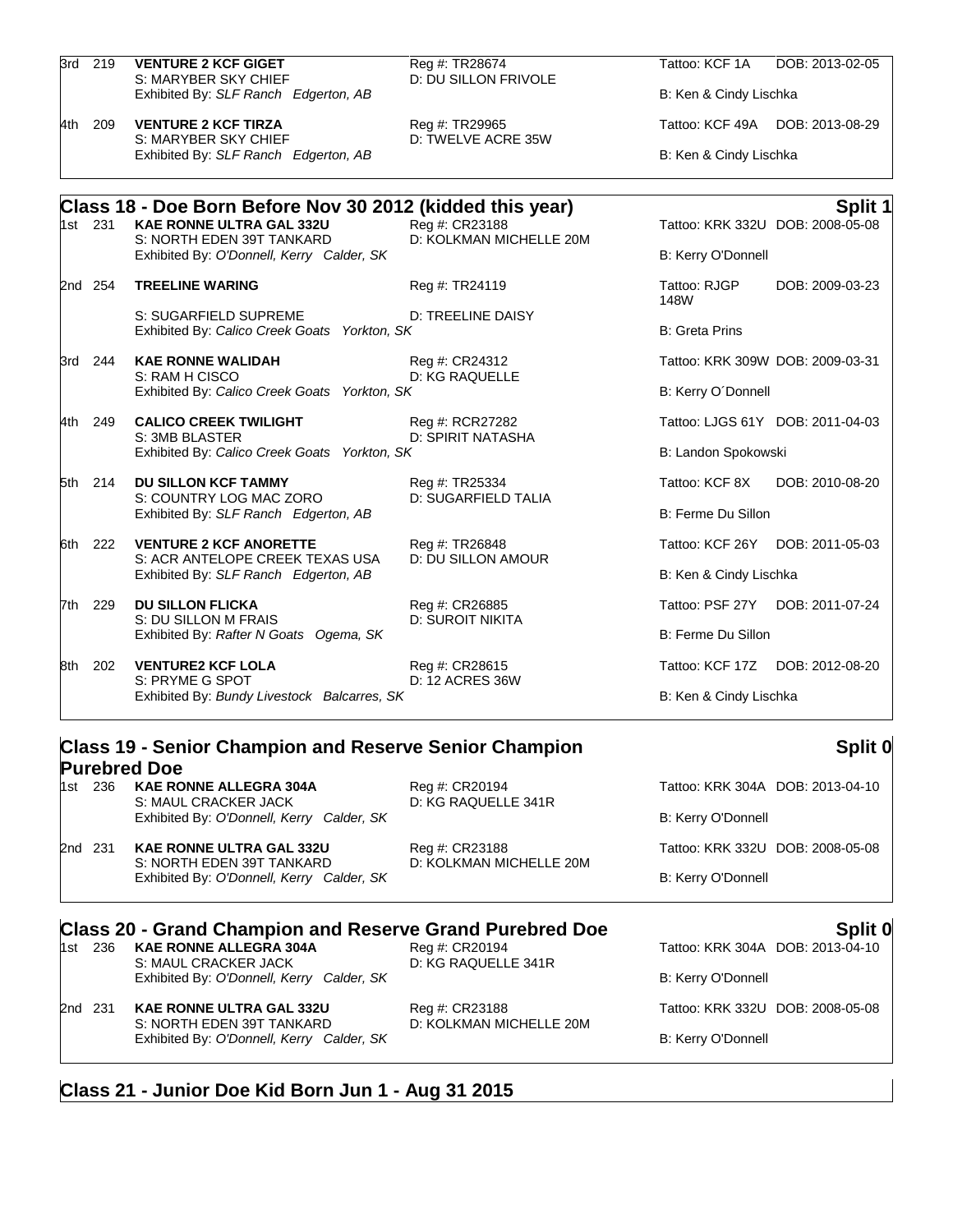|         |         | Class 22 - Intermediate Doe Kid Born Mar 1- May 31 2015                                               |                                          |                       | Split 1                          |
|---------|---------|-------------------------------------------------------------------------------------------------------|------------------------------------------|-----------------------|----------------------------------|
|         | 1st 237 | <b>KAE RONNE CAMEO 124C</b><br>S: MAUL KLASSY KAT                                                     | Reg #: GR31586<br>D: KAE RONNE YARA 139Y |                       | Tattoo: KRK 124C DOB: 2015-04-21 |
|         |         | Exhibited By: O'Donnell, Kerry Calder, SK                                                             |                                          | B: Kerry O'Donnell    |                                  |
| 2nd 242 |         | <b>CALICO CREEK KHLOE</b>                                                                             | Reg #: PENDING                           |                       | Tattoo: LJGS 12C DOB: 2015-03-07 |
|         |         | S: CALICO CREEK PRECISION<br>Exhibited By: Calico Creek Goats Yorkton, SK                             | D: CALICO CREEK KELSEY                   | B: Landon Spokowski   |                                  |
| 3rd     | 268     | <b>STJ CYPRES</b><br>S: DU BIQUET SALTO                                                               | Reg #: APPLIED<br>D: 936                 | Tattoo: CJS 27C       | DOB: 2015-03-10                  |
|         |         | Exhibited By: St John Boer Goats Brock, SK                                                            |                                          | B: St John Boer Goats |                                  |
| 4th     | 266     | <b>STJ CHAMOMILE</b><br>S: KNR SHARAZZ                                                                | Reg #: APPLIED                           | Tattoo: CJS 55C       | DOB: 2015-03-11                  |
|         |         | Exhibited By: St John Boer Goats Brock, SK                                                            | D: BALMAUR FIONA                         | B: St John Boer Goats |                                  |
| 5th 232 |         | <b>KAE RONNE CAMBRIA 100C</b><br>S: KAE RONNE WYATT 511W<br>Exhibited By: O'Donnell, Kerry Calder, SK | Reg #: GR31584<br>D: KAE RONNE YASHINE   |                       | Tattoo: KRK 100C DOB: 2015-04-05 |
|         |         |                                                                                                       |                                          | B: Kerry O'Donnell    |                                  |
|         | 6th 248 | <b>CALICO CREEK BOOTS</b>                                                                             | Reg #: PENDING<br>D: CALICO CREEK LIDIA  |                       | Tattoo: LJGS 59C DOB: 2015-03-17 |
|         |         | S: 3MB TITANIUM<br>Exhibited By: Calico Creek Goats Yorkton, SK                                       |                                          | B: Landon Spokowski   |                                  |
| l7th    | 235     | <b>KAE RONNE CALYPSO 101C</b>                                                                         | Reg #: GR31585                           |                       | Tattoo: KRK101C DOB: 2015-04-06  |
|         |         | S: MAUL RED HOT PEPPER<br>Exhibited By: O'Donnell, Kerry Calder, SK                                   | D: KAE RONNE YOLANDA 108Y                | B: Kerry O'Donnell    |                                  |
| 8th     | 265     | <b>STJ CLOVER</b><br>S: DU BIQUET SALTO<br>Exhibited By: St John Boer Goats Brock, SK                 | Reg #: APPLIED                           | Tattoo: CJS 17C       | DOB: 2015-03-10                  |
|         |         |                                                                                                       | D: CALICO CREEK ROSEY POSEY              | B: St John Boer Goats |                                  |
|         | 262     | <b>STJ CASSANDRA</b>                                                                                  | Reg #: APPLIED                           |                       | Tattoo: CJS 28C DOB: 2015-03-10  |
|         |         | S: KNR SHARAZZ<br>Exhibited By: St John Boer Goats Brock, SK                                          | D: CALICO CREEK KILEY                    | B: St John Boer Goats |                                  |

## **Class 23 - Senior Doe Kid Born Dec 1 Prev Year - Feb 28 2015 Split 1**

1st 226 **KOLE CREEK CALLISTA 14C** Reg #: GR31647 Tattoo: PKK 14C DOB: 2015-02-26 Exhibited By: *Kish, Pam Leross, SK* B: Pam Kish

D: NORTH EDEN 27W VERBENA

**Split 1**

# **Class 24 - Yearling Doe Born Dec 1 Prev Year - Nov 30 2014 (not**

#### **having kidded)** Reg #: GR30424 Tattoo: LJGS 21B DOB: 2014-03-11 S: MAUL RED HOT PEPPER D: CALICO CREEK CRUNCHIE Exhibited By: *Calico Creek Goats* Yorkton, SK B: Landon Spokowski *Additional Owner:* Taylor Spokowski 2nd 275 **KAE RONNE BRUSCHETTA 129B** Reg #: GR30108 Tattoo: KRK 129B DOB: 2014-04-17 S: MAUL XCALIBUR D: KAE RONNE ZAPHIRE 131Z Exhibited By: *O'Donnell, Kerry Calder, SK* B: Kerry O'Donnell 3rd 201 **VENTURE2 KCF SIDRA** Reg #: GR30226 Tattoo: KCF 172B DOB: 2014-03-15 S: PRYME G SPOT D: VENTURE2 KCF SHELBY Exhibited By: *Bundy Livestock Balcarres, SK* B: Ken & Cindy Lischka 274 **KAE RONNE BRIELLA 116B** Reg #: GR30113 Tattoo: KRK 116B DOB: 2014-04-14 S: MAUL RED HOT PEPPER D: KAE RONNE ZOYA 130Z Exhibited By: *O'Donnell, Kerry Calder, SK* B: Kerry O'Donnell

#### **Class 25 - Junior Champion and Reserve Junior Champion Percentage Doe**

1st 252 **CALICO CREEK HOT PEPPER** Reg #: GR30424 Tattoo: LJGS 21B DOB: 2014-03-11 S: MAUL RED HOT PEPPER D: CALICO CREEK CRUNCHIE Exhibited By: *Calico Creek Goats Yorkton, SK* B: Landon Spokowski *Additional Owner:* Taylor Spokowski

### **Split 0**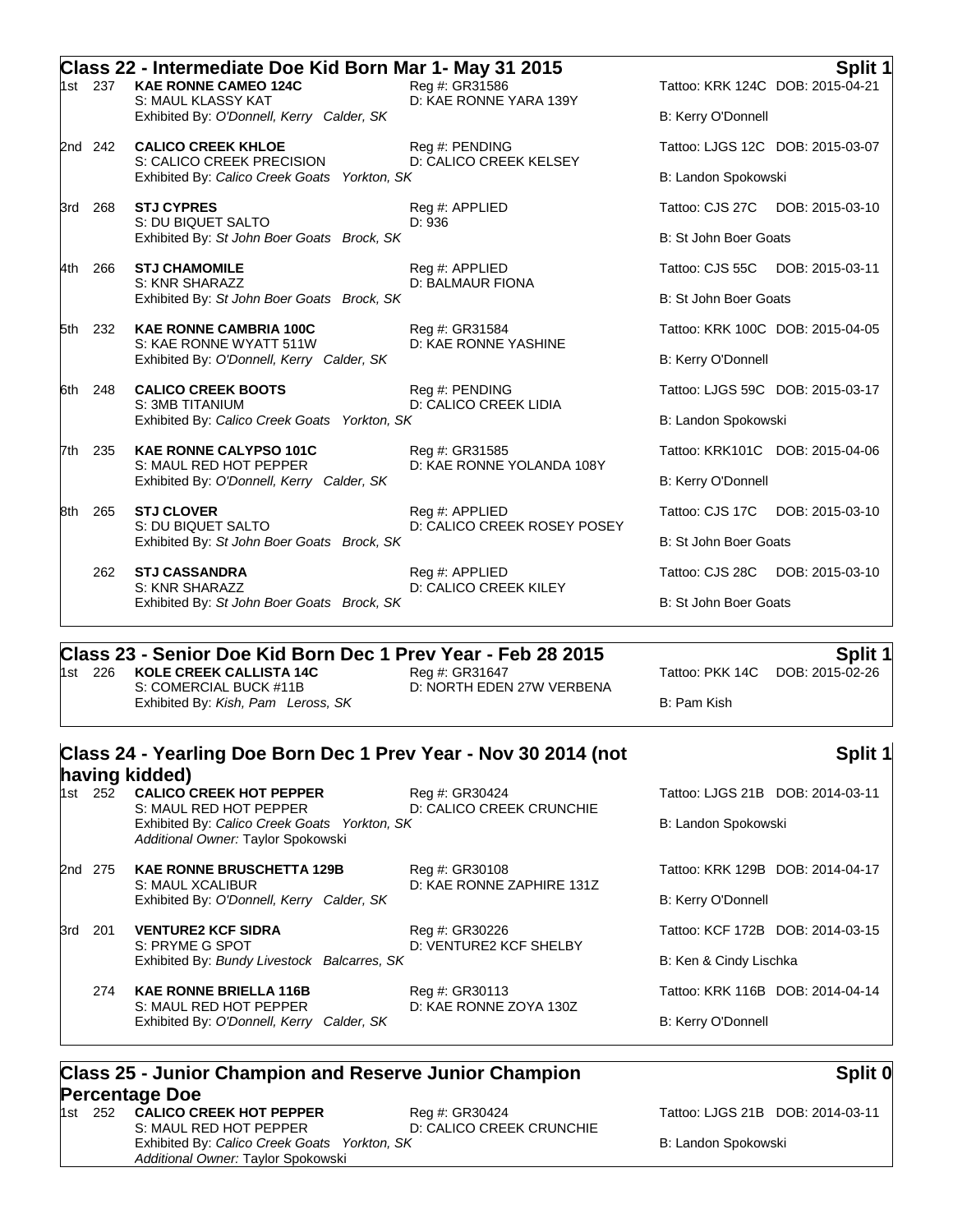#### **Class 26 - Yearling Doe Born Dec 1 Prev Year - Nov 30 2014 (having kidded)**

#### **Class 27 - Doe Born Dec 1 Prev Year - Nov 30 2013 (kidded this year)**<br><sup>1st 277</sup> **Split 1 CALICO CREEK BINGO DABBER** Reg #: APPLIED Tattoo: LJGS 47A DOB: 2013-03-08<br>S: 3MB YAHTZEE **DESILY DE CALICO CREEK BLACK OLIVE** D: CALICO CREEK BLACK OLIVE Exhibited By: *Calico Creek Goats Yorkton, SK* B: Landon Spokowski 2nd 276 **KAE RONNE AINSLEY 121A** Reg #: GR29789 Tattoo: KRK 121A DOB: 2013-04-17 S: NAUK TEXAS JACK D: KAE RONNE XALTE 115X Exhibited By: *Calico Creek Goats Yorkton, SK* B: Kerry O'Donnell **Class 28 - Doe Born Before Nov 30 2012 (kidded this year) Split 1 Split 1 Split 1 Instead this year Split 1 Instead this 1 Split 1 Instead this 1 Split 1 Instead is the U.S. 1008: 2012-03-22 Instead** Tattoo: LJGS 45Z DOB: 2012-03-22 S: EVERMOOR MCFIESTY D: CALICO CREEK BUBBLES Exhibited By: *Calico Creek Goats Yorkton, SK* B: Landon Spokowski 2nd 246 **CALICO CREEK LATISHA** Reg #: GR27285 Tattoo: LJGS 79Y DOB: 2011-04-09 S: 3MB BLASTER D: CALICO CREEK LATOYA Exhibited By: *Calico Creek Goats* Yorkton, SK B: Landon Spokowski 3rd 234 **KAE RONNE YOURS TRULY 118Y** Reg #: GR26736 Tattoo: KRK 118Y DOB: 2011-03-31 S: KAE RONNE TITAN D: KAE RONNE TRINITY 116T Exhibited By: *O'Donnell, Kerry Calder, SK* B: Kerry O'Donnell 4th 240 **CALICO CREEK SPLASH** Reg #: GR24861 Tattoo: LJGS 3X DOB: 2010-01-26 S: 3MB OLLIE D: NIKADO VALENTINE Exhibited By: *Calico Creek Goats Yorkton, SK* B: Landon Spokowski 5th 279 **KAE RONNE YAHTZEE 100Y** Reg #: GR26710 Tattoo: KRK 100Y DOB: 2011-02-26 S: KAE RONNE TITAN D: KAE RONNE MAUREEN'S GAL Exhibited By: *O'Donnell, Kerry Calder, SK* B: Kerry O'Donnell 6th 278 **KAE RONNE ZAPHIRE 131Z** Reg #: GR30107 Tattoo: KRK 131Z DOB: 2012-04-18<br>S: TREELINE MUSTANG RED D: KAE RONNE 66P S: TREELINE MUSTANG RED Exhibited By: *O'Donnell, Kerry Calder, SK* B: Kerry O'Donnell

#### **Class 29 - Senior Champion and Reserve Senior Champion Percentage Doe**

1st 238 **CALICO CREEK SUDS** Reg #: GR27298 Tattoo: LJGS 45Z DOB: 2012-03-22 S: EVERMOOR MCFIESTY D: CALICO CREEK BUBBLES Exhibited By: *Calico Creek Goats Yorkton, SK* B: Landon Spokowski 2nd 246 **CALICO CREEK LATISHA** Reg #: GR27285 Tattoo: LJGS 79Y DOB: 2011-04-09

S: 3MB BLASTER D: CALICO CREEK LATOYA Exhibited By: *Calico Creek Goats Yorkton, SK* B: Landon Spokowski

## **Class 30 - Grand Champion and Reserve Grand Champion Percentage Doe**<br>**Percentage Doe**<br>CALICO CREEK SUDS

| 200 | <b>UALIUU UNEEN JU</b>                  |
|-----|-----------------------------------------|
|     | S: EVERMOOR MCF<br>Exhibited By: Calico |
|     |                                         |

\_\_\_\_\_238 **CALICO CREEK SUDS** Reg #: GR27298 Tattoo: LJGS 45Z DOB: 2012-03-22 FIESTY D: CALICO CREEK BUBBLES Exhibited By: *Calico Creek Goats Yorkton, SK* B: Landon Spokowski

\_\_\_\_\_246 **CALICO CREEK LATISHA** Reg #: GR27285 Tattoo: LJGS 79Y DOB: 2011-04-09 S: 3MB BLASTER D: CALICO CREEK LATOYA Exhibited By: *Calico Creek Goats Yorkton, SK* B: Landon Spokowski

**Split 0**

**Split 0**

#### **Class 31 - Pen of 3 Doe Kids born Apr 2 - June 15, 2015**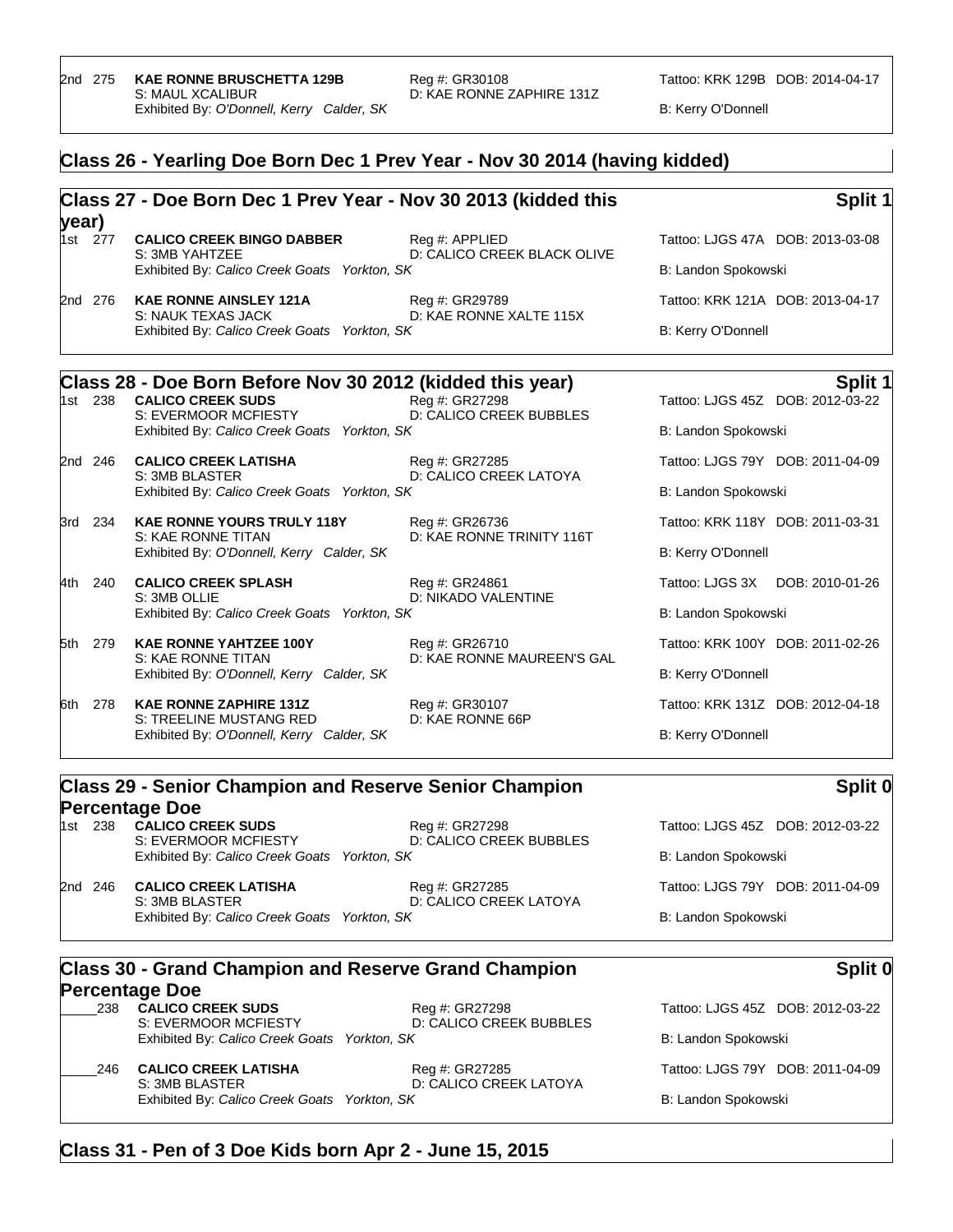|                | Class 32 - Pen of 3 Doe Kids born Feb 1 - Apr 1, 2015             |                                         |                     | Split 1         |
|----------------|-------------------------------------------------------------------|-----------------------------------------|---------------------|-----------------|
| 1st 251        | Exhibited By: Calico Creek Goats Yorkton, SK                      |                                         | B: Landon Spokowski |                 |
|                | <b>CALICO CREEK AUROUS</b><br>S: CALICO CREEK CORDUROY            | Reg #: PENDING<br>D: TRILYTE ZORINA     | Tattoo: LJGS 27C    | DOB: 2015-03-13 |
|                | <b>CALICO CREEK AUBURN</b><br>S: CALICO CREEK CORDUROY            | Reg #: PENDING<br>D: CALICO CREEK PERDY | Tattoo: LJGS 65C    | DOB: 2015-03-18 |
|                | <b>CALICO CREEK AMBER</b><br>S: CALICO CREEK CORDUROY             | Reg #: PENDING<br>D: TRILYTE ZORINA     | Tattoo: LJGS 26C    | DOB: 2015-03-13 |
|                | Class 33 - Pen of 3 Doe Kids born Nov 30 prev year - Jan 31, 2015 |                                         |                     |                 |
| - Nov 29, 2014 | Class 34 - Pen of 3 Yearling Does born between Nov 30 prev year   |                                         |                     | Split 1         |

| 1st 203 | Exhibited By: Bundy Livestock Balcarres, SK<br><b>VENTURE2 TWYLA</b><br>S: VENTURE2 KCF THOR | Reg #: TR31052<br>D: DU DIQUET TRILOGIE           | B: Ken & Cindy Lischka<br>Tattoo: KCF 152B DOB: 2014-03-05 |                 |
|---------|----------------------------------------------------------------------------------------------|---------------------------------------------------|------------------------------------------------------------|-----------------|
|         | <b>VENTURE2 ARDA</b><br>S: PRYME G SPOT                                                      | Reg #: TR31051<br>D: SUGERFIELD XTRA LOVELY 0468X | Tattoo: KCF 148B                                           | DOB: 2014-03-25 |
|         | <b>VENTURE 2 KCF SABRA</b><br>S: PRYME G SPOT                                                | Reg #: GR31047<br>D: VENTURE2 KCF SELENA          | Tattoo: KCF 138B                                           | DOB: 2014-03-25 |

#### **Class 35 - Pen of 3 Does born before Nov 29, 2013 (having kidded)**

### **Class 36 - Grand Champion and Reserve Grand Champion Pen of 3 Purebred and/or Registered Percentage Does**

#### **Class 37 - Get-Of-Sire Split 1**

| 1st 258 | Get-Of-Sire<br>Exhibited By: Calico Creek Goats Yorkton, SK |
|---------|-------------------------------------------------------------|
| 2nd 205 | Get-Of-Sire<br>Exhibited By: Bundy Livestock Balcarres, SK  |

## **Class 38 - Produce-Of-Dam Split 1** Split 1

Produce-Of-Dam Exhibited By: *Calico Creek Goats Yorkton, SK* 2nd 207 **Produce-Of-Dam**

Exhibited By: *Bundy Livestock Balcarres, SK*

### **Class 39 - Dam and Daughter Split 1 Class 39 - Dam and Daughter Split 1**

1st 260 **Dam and Daughter** Exhibited By: *Calico Creek Goats Yorkton, SK*

#### **Class 40 - Sire and Son Split 1**

257 **Sire and Son** Exhibited By: *Calico Creek Goats Yorkton, SK*

## **Class 41 - Breeder's Herd Split 1**

**Breeder's Herd** Exhibited By: *SLF Ranch Edgerton, AB*

#### 2nd 261 **Breeder's Herd** Exhibited By: *Calico Creek Goats Yorkton, SK*